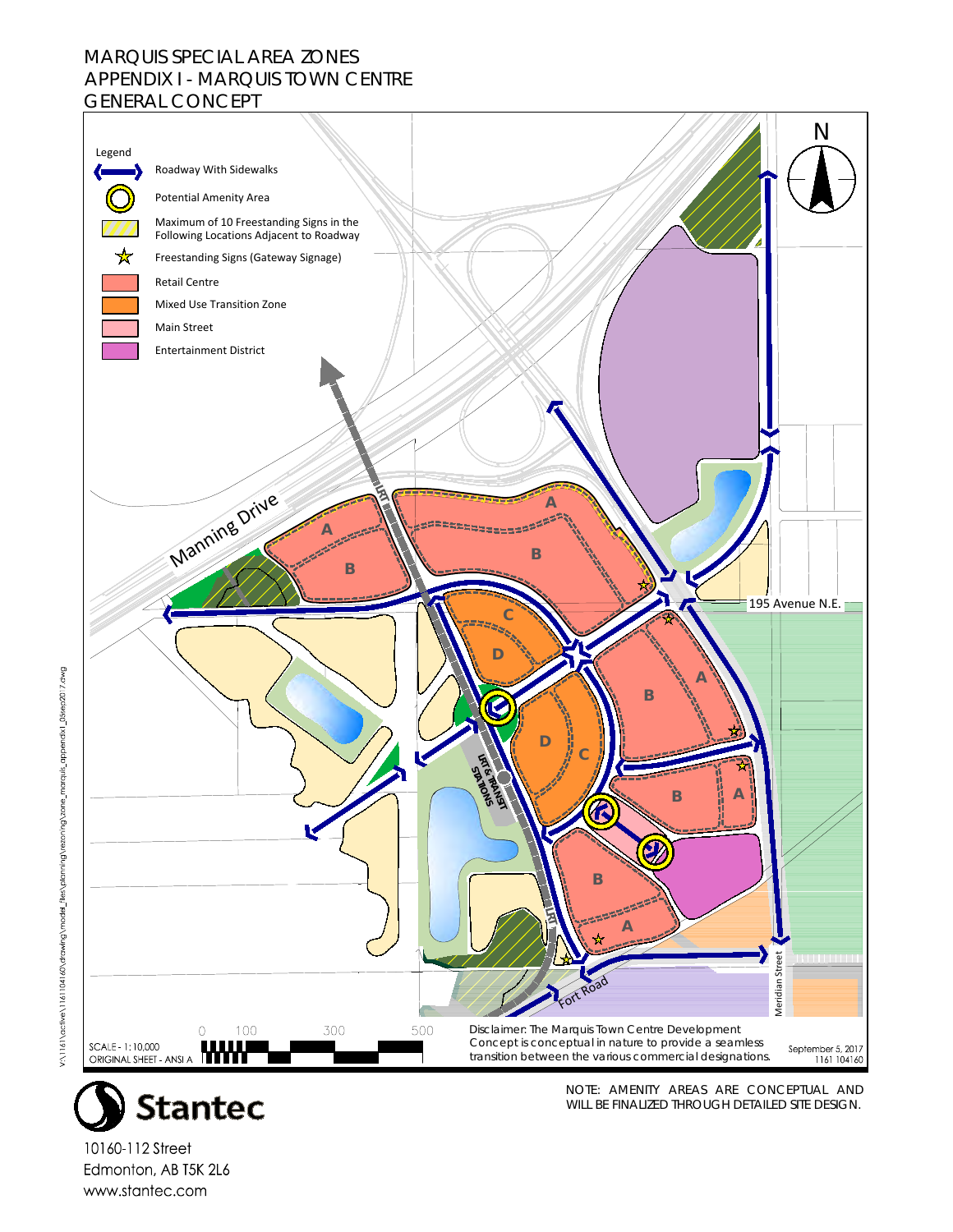## MARQUIS SPECIAL AREA ZONES APPENDIX II - MARQUIS TOWN CENTRE CONCEPTUAL PEDESTRIAN CONNECTIONS





NOTE: PEDESTRIAN CONNECTION LOCATIONS ARE CONCEPTUAL AND WILL BE FINALIZED THROUGH DETAILED SITE DESIGN.

10160-112 Street Edmonton, AB T5K 2L6 www.stantec.com